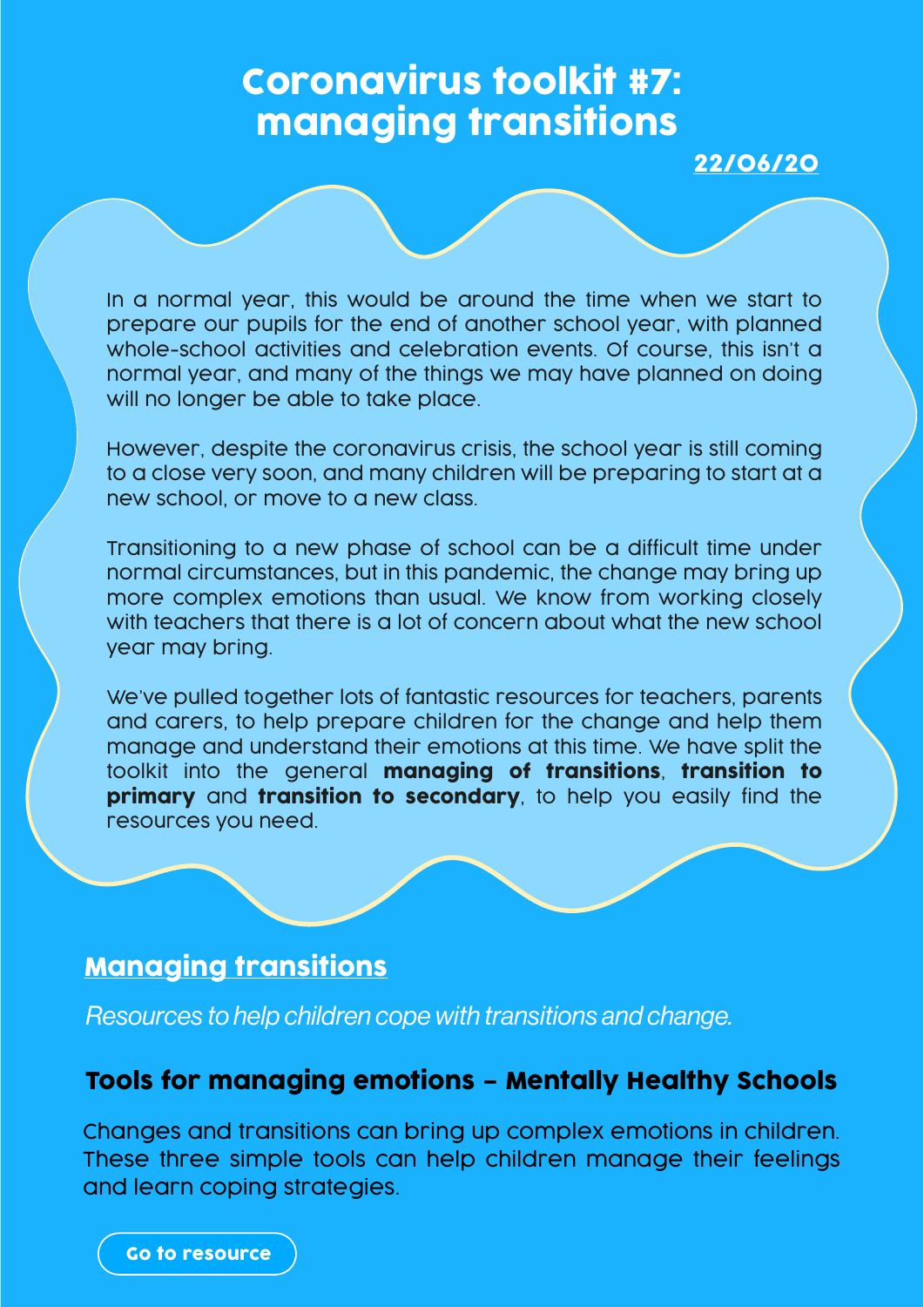### Getting to know me – Mentally Healthy Schools

This activity allows pupils to set goals for the future academic year, reflect on their strengths and their weaknesses and write a letter to their future self. We included this resource in our September 2019 toolkit, so if your pupils wrote letters then, now could be a good time to reflect on those.

[Go to resource](https://www.mentallyhealthyschools.org.uk/resources/getting-to-know-me-ks2-worksheet?pdf=coronavirus-toolkit-managing-transitions)

### Transition passport – Mentally Healthy Schools

This passport activity encourages children to select and present their most relevant characteristics and features to share with their new teacher in order to support their transition.

[Go to resource](https://www.mentallyhealthyschools.org.uk/resources/transition-passport?pdf=coronavirus-toolkit-managing-transitions)

#### Transition assembly – Mentally Healthy Schools

Help your pupils prepare for a new class or school with this assembly, which uses the concept of going on a trip to get them thinking about what they might need for their new adventure.

[Go to resource](https://www.mentallyhealthyschools.org.uk/resources/transition-assembly?pdf=coronavirus-toolkit-managing-transitions)

#### Superhero me – Mentally Healthy Schools

These templates use the concept of superheroes to encourage children to explore their own superpowers, qualities and talents. What the children create could then be shared with their next teacher as a transition activity.

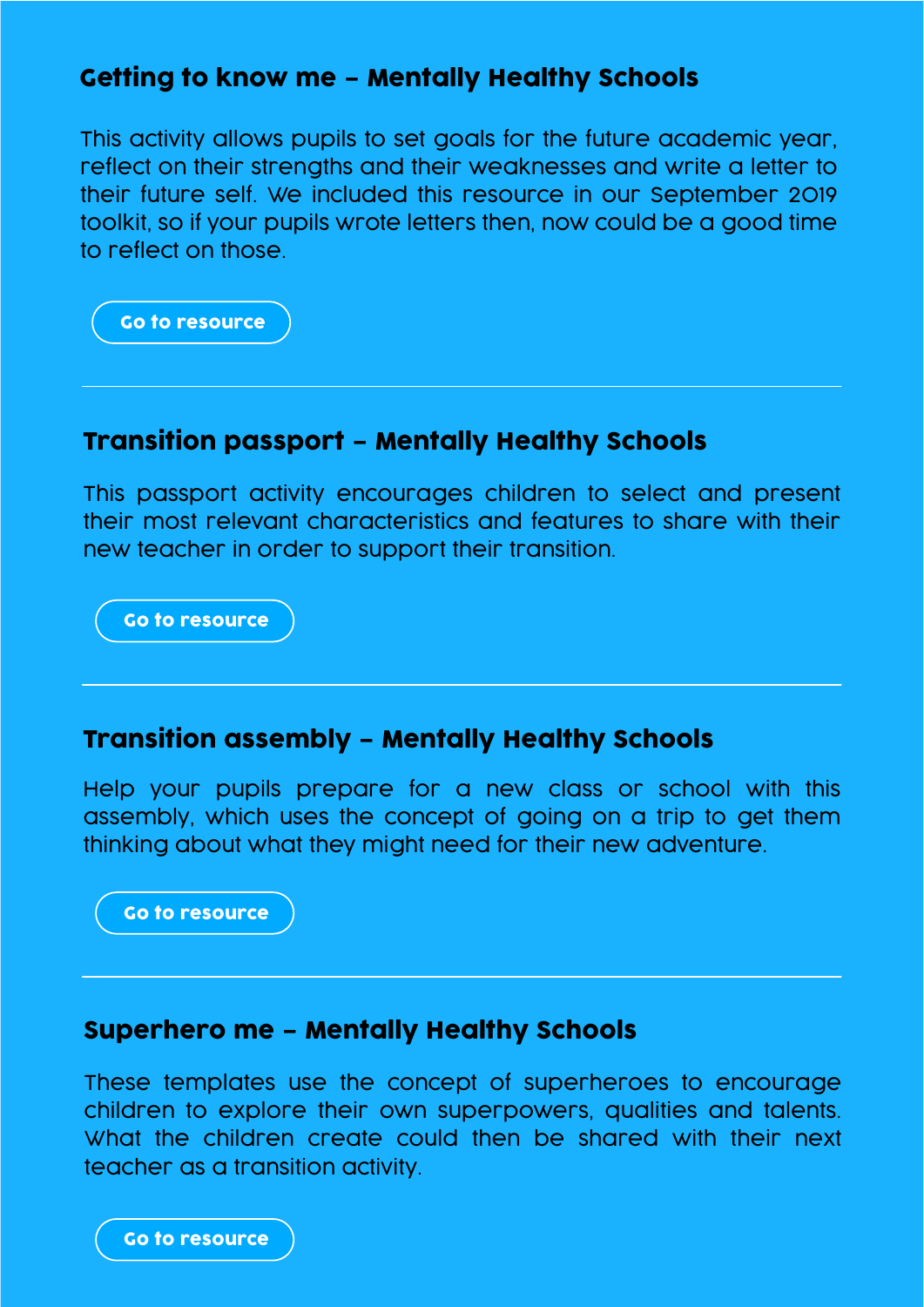### Managing unexpected endings and transitions – Anna Freud Centre

A practical guide to support pupils and help schools manage the transition back to school after lockdown.

[Go to resource](https://www.annafreud.org/media/11610/managing-unexpected-endings-transitions-may2020.pdf)

### Managing transitions Q&A – Anna Freud Centre

Education and mental health experts answer teachers' questions about managing the transition back to school.

[Go to resource](https://www.facebook.com/AFNCCF/videos/3935609173176329/)

### Transition guidance during Covid-19 – Educational Psychology Service, Gloucestershire County Council

Advice & practical transition planning to support mental health and wellbeing in schools during the pandemic, including advice on supporting staff, and inclusive of all ages.

[Go to resource](https://www.gloucestershire.gov.uk/media/2098023/20200517-transition-guidance-during-covid-19-final-1852020-3.pdf)

# Starting primary school

*Resources to support children, schools, parents and carers as children prepare to start primary school in the autumn.*

### Coronavirus: supporting transition into reception – The Key

Advice and guidance for practitioners on helping children transition to primary school after coronavirus. The page also includes a handout for schools to share with parents, featuring ideas for summer holiday activities to get their child ready for school.

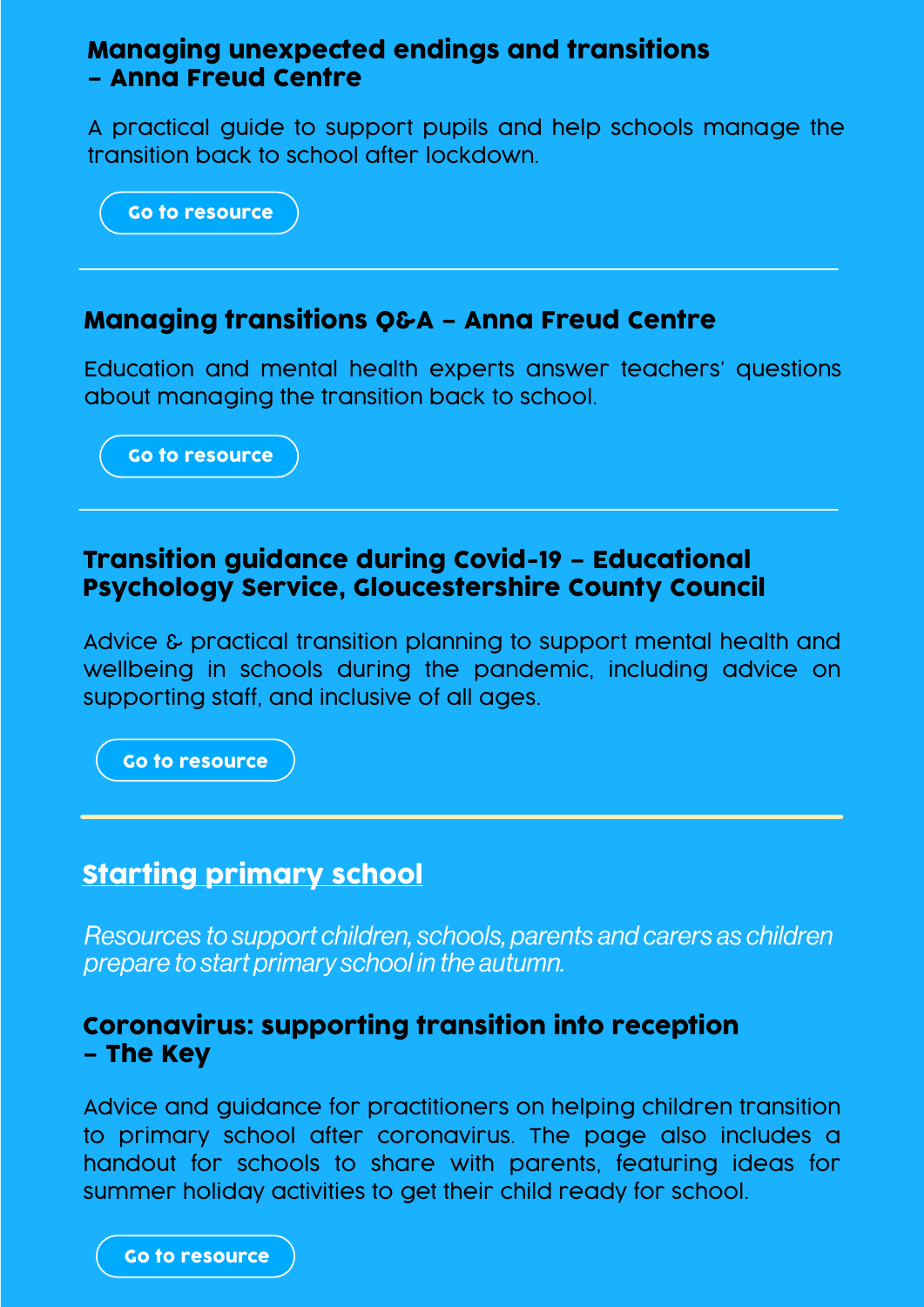# Preparing your child for starting school – PACEY

A useful booklet for parents with lots of tips and suggestions for emotionally preparing children for starting primary school.



### 10 practical tips for school staff to help children settle when starting primary school – Mentally Healthy Schools

Useful tips for school staff to help children settle when starting primary school or to support those who change school regularly.

[Go to resource](https://mentallyhealthyschools.org.uk/resources/10-practical-tips-for-school-staff-to-help-children-settle-when-starting-primary-school?pdf=coronavirus-toolkit-managing-transitions)

### Expert tips for settling your child at primary school – The School Run

Simple tips for parents to help their child settle into primary school, with suggestions for dealing with separation anxiety.

[Go to resource](https://mentallyhealthyschools.org.uk/resources/expert-tips-for-settling-your-child?pdf=coronavirus-toolkit-managing-transitions)

### Starting secondary school

*Starting secondary school is a big change for children. We've rounded up these resources to support them, their parents and their schools through that change.*

# Tips for starting a new school – Childline

Tips and advice for children to support them when moving schools, and helping them feel positive about the change.

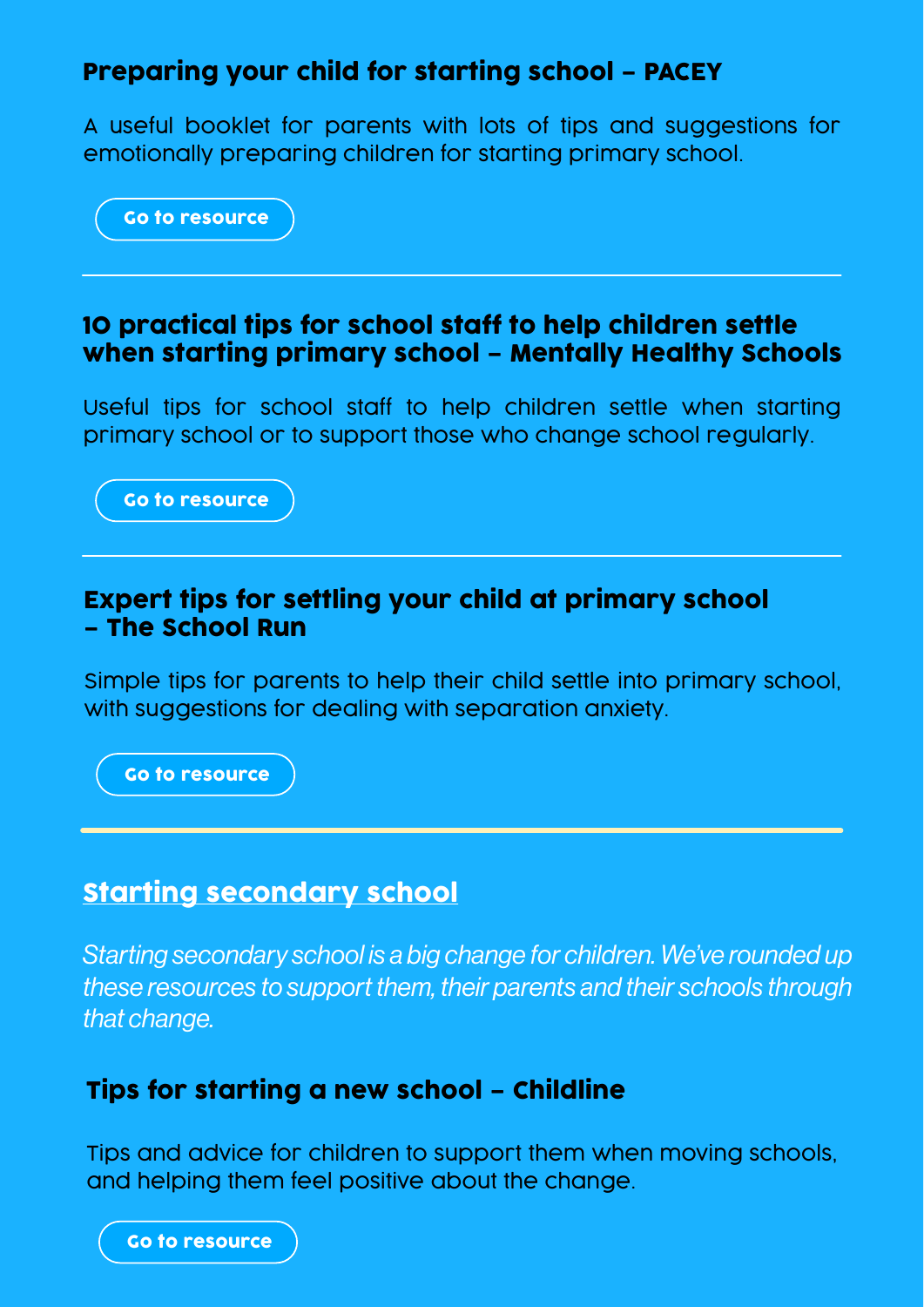### Transition to secondary school lesson plan pack – Public Health England

Developed with teachers, this lesson plan, PowerPoint and accompanying video helps you explore the challenges that can arise with the transition from primary to secondary school with your pupils. This would work well as a remote assembly or lesson.



### Find your feet: transition activities for Year 6 pupils – Young Minds

This booklet is full of suggestions for classroom activities, to help your Year 6 pupils get to grips with the emotions around starting a new school.

[Go to resource](https://www.mentallyhealthyschools.org.uk/resources/find-your-feet-transitions-activity-for-year-6-pupils?pdf=coronavirus-toolkit-managing-transitions)

#### Preparing your child practically – BBC Bitesize

Dr Anna Colton, child and adolescent psychologist, offers her practical tips to parents on how to best support children who are transitioning from primary to secondary school.

[Go to resource](https://www.mentallyhealthyschools.org.uk/resources/how-to-support-your-child-practically?pdf=coronavirus-toolkit-managing-transitions)

### Autism: transitioning from primary to secondary school – National Autistic Society

A Specialist Speech and Language and Behaviour Specialist discusses a research project looking at the needs of autistic children transitioning to secondary school, and highlights a number of successful strategies used in this project so far.